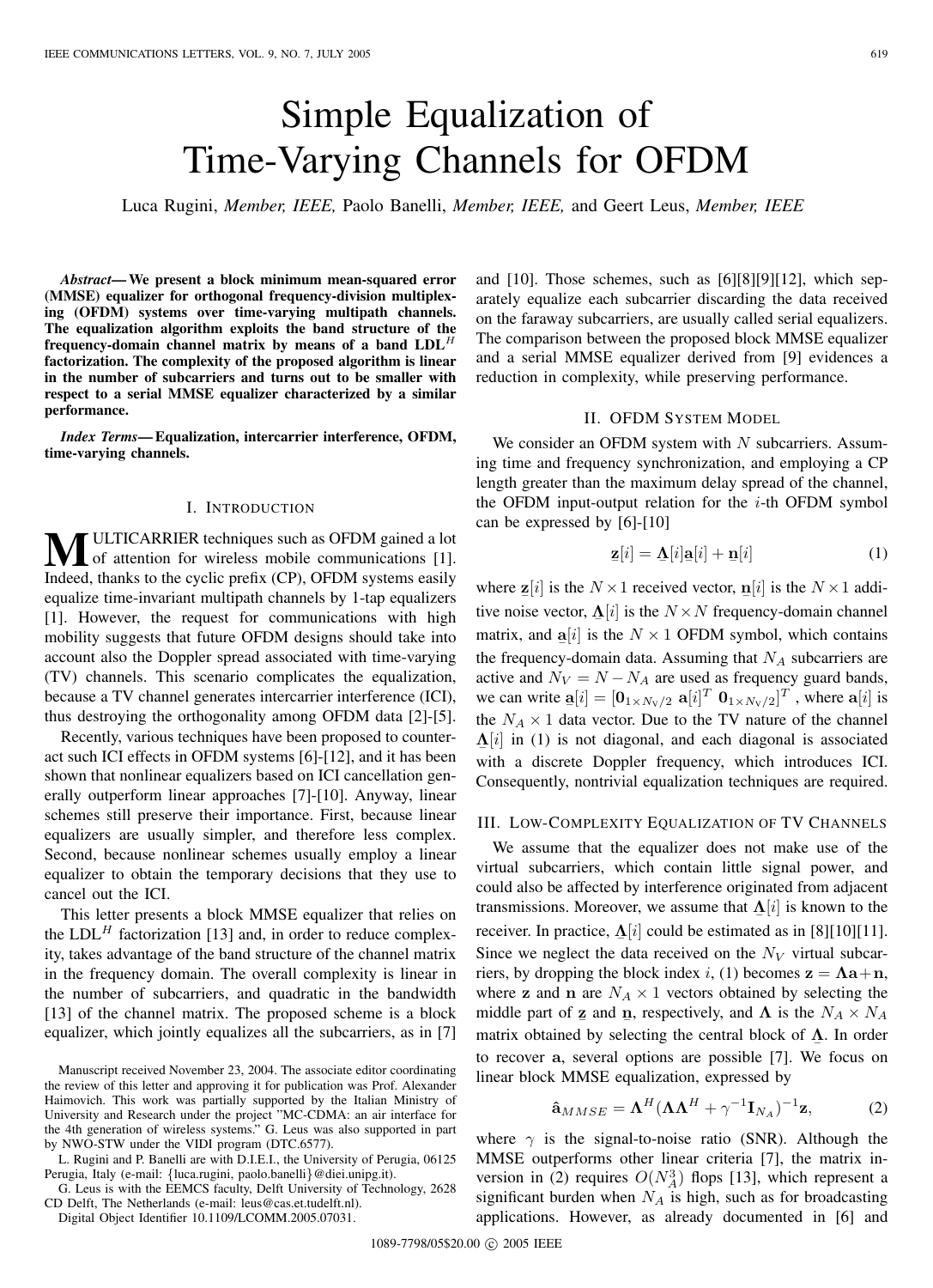[9], TV multipath channels produce a nearly-banded channel matrix **Λ**. This property can be exploited to further reduce complexity by means of an  $LDL<sup>H</sup>$  factorization [13] of Hermitian band matrices.

# *A. Equalization by Band LDL*<sup>H</sup> *Factorization*

Let us approximate the channel matrix **Λ** with the band matrix **B** obtained by selecting the main diagonal, the Q subdiagonals and the Q superdiagonals, of  $\Lambda$ . Thus  $\mathbf{B} =$  $\Lambda \circ T^{(Q)}$ , where  $\circ$  denotes element-wise product, and  $T^{(Q)}$  is a matrix with lower and upper bandwidth  $Q$  [13] and all ones within its band. Accordingly, (2) can be approximated by

$$
\hat{\mathbf{a}}_{LDL} = \mathbf{B}^H (\mathbf{B} \mathbf{B}^H + \gamma^{-1} \mathbf{I}_{N_A})^{-1} \mathbf{z}.
$$
 (3)

Since  $\mathbf{M} = \mathbf{B}\mathbf{B}^H + \gamma^{-1}\mathbf{I}_{N_A}$  is a Hermitian band matrix with lower and upper bandwidth 2Q, **<sup>M</sup>**−<sup>1</sup> can be obtained by using low-complexity decompositions such as the Cholesky or the  $LDL<sup>H</sup>$  factorization, which are also characterized by a small sensitivity to rounding errors [13]. We consider the  $LDL<sup>H</sup>$  factorization because it does not require square roots. The steps of the equalization algorithm are detailed below:

- 1) Choose Q, and construct the band matrix  $\mathbf{B} = \Lambda \circ \mathbf{T}^{(Q)}$ ;<br>2) Construct the band matrix  $\mathbf{M} = \mathbf{B} \mathbf{B}^H + \gamma^{-1} \mathbf{I}$ .
- 2) Construct the band matrix  $\mathbf{M} = \mathbf{B}\mathbf{B}^H + \gamma^{-1}\mathbf{I}_{N_A}$ ;
- 3) Perform the  $LDL<sup>H</sup>$  factorization of M, as expressed by  $M = LDL^H$ , where **D** is diagonal, and the triangular factor **<sup>L</sup>** has lower bandwidth 2Q;
- 4) Solve the system **Md** = **<sup>z</sup>** by solving firstly the triangular system  $\mathbf{L}f = \mathbf{z}$ , secondly the diagonal system  $\mathbf{D}\mathbf{g} = \mathbf{f}$ , and thirdly the triangular system  $\mathbf{L}^H \mathbf{d} = \mathbf{g}$ ;
- 5) Calculate  $\hat{\mathbf{a}}_{LDL} = \mathbf{B}^H \mathbf{d}$ .

The parameter  $Q$  can be chosen to trade off performance for complexity. Obviously, a larger  $Q$  implies a smaller approximation error and hence a performance improvement. On the other hand, the complexity increases due to the higher bandwidth of **M**. As a rule of thumb, we can adopt  $Q \geq \lfloor f_D/\Delta_f \rfloor + 1$  [9], where  $f_D$  is the maximum Doppler frequency and  $\Delta_f$  is the subcarrier spacing.

## *B. Complexity Analysis*

We evaluate the computational cost of the proposed algorithm in terms of complex additions (CA), complex multiplications (CM), and complex divisions (CD). Since **B** has lower and upper bandwidth Q, the computation of  $[\mathbf{B}\mathbf{B}^H]_{m,p}$  in Step 2 requires  $2Q + 1 - |m - p|$  CM and  $2Q - |m - p|$  CA. Hence, taking into account that  $BB<sup>H</sup>$  is Hermitian and neglecting some smaller terms in the complexity expression, Step 2 requires at most  $(2Q^2 + 3Q + 1)N_A$  CM and  $(2Q^2 + Q + 1)N_A$  CA. The band  $LDL<sup>H</sup>$  factorization algorithm is reported in the following.

$$
\mathbf{L} = \mathbf{I}_{N_A}; \mathbf{D} = \mathbf{M} \circ \mathbf{I}_{N_A}; v = \mathbf{0}_{N_A \times 1};
$$
  
\n
$$
for \ j = 1 : N_A
$$
  
\n
$$
m = \max\{1, j - 2Q\} ; M = \min\{j + 2Q, N_A\} ;
$$
  
\n
$$
for \ i = m : j - 1
$$
  
\n
$$
[v]_i = [\mathbf{L}]_{j,i}^* [\mathbf{D}]_{i,i};
$$
  
\n
$$
end
$$
  
\n
$$
[v]_j = [\mathbf{M}]_{j,j} - [\mathbf{L}]_{j,m:j-1} [v]_{m:j-1}; [\mathbf{D}]_{j,j} = [v]_j;
$$
  
\n
$$
[\mathbf{L}]_{j+1:M,j} = \frac{[\mathbf{M}]_{j+1:M,j} - [\mathbf{L}]_{j+1:M,m:j-1} [v]_{m:j-1}}{[v]_j};
$$
  
\n
$$
end
$$

The algorithm requires  $(2Q^2 + 3Q)N_A$  CM,  $(2Q^2 + Q)N_A$ CA, and  $2QN<sub>A</sub>$  CD. This result is obtained by observing that the submatrix  $[\mathbf{L}]_{j+1:j+2Q,j-2Q:j-1}$  is strictly upper triangular. The two band triangular systems of Step 4 can be solved by band forward and backward substitution [13]. Since each algorithm requires  $2QN_A$  CM and CA, Step 4 requires  $4QN_A$  CM,  $4QN_A$  CA, and  $N_A$  CD. Moreover, each element of  $\hat{\mathbf{a}}_{LDL} = \mathbf{B}^H \mathbf{d}$  needs  $2Q + 1$  CM and  $2Q$  CA. Therefore, the whole algorithm requires roughly  $(4Q^2 + 12Q + 2)N_A$ CM,  $(4Q^{2} + 8Q + 1)N_{A}$  CA, and  $(2Q + 1)N_{A}$  CD, leading to a total of  $(8Q^2 + 22Q + 4)N_A$  complex operations.

We now compare the complexity of the proposed block equalizer with the serial MMSE equalizer expressed by

$$
[\hat{\mathbf{a}}_{serial}]_n = \bar{\mathbf{b}}_n^H (\bar{\mathbf{B}}_n \bar{\mathbf{B}}_n^H + \gamma^{-1} \mathbf{I}_{2Q+1})^{-1} \bar{\mathbf{z}}_n, \qquad (4)
$$

where *n* is the subcarrier index,  $\bar{\mathbf{z}}_n = [\mathbf{z}]_{n-Q:n+Q}, \bar{\mathbf{B}}_n =$  $[\mathbf{B}]_{n-Q:n+Q,n-2Q:n+2Q}$ , and  $\bar{\mathbf{b}}_n = [\bar{\mathbf{B}}_n]_{:,2Q+1}$ . This equalizer is similar to the one adopted to initialize the iterative symbol MMSE estimator of [9]. In the complexity analysis of the serial MMSE, we have assumed that the inversion of the Hermitian matrix in (4) is performed by means of the  $LDL<sup>H</sup>$  factorization. This requires roughly half the number of complex operations of standard inversion methods like the Gaussian elimination [13]. We have also assumed that the products involving different  $\bar{\mathbf{B}}_n$ 's are performed by reusing intermediate computations. The results of this complexity analysis show that the serial MMSE equalizer (4) [9] requires  $(4/3 \tQ^3 + 10Q^2 + 26/3 \tQ + 2)N_A$  CM,  $(4/3 \tQ^3 + 8Q^2 +$  $17/3$   $Q + 1$ ) $N_A$  CA, and  $(2Q^2 + 3Q + 1)N_A$  CD, leading to a total of  $(8/3 \tQ^3 + 20Q^2 + 52/3 \tQ + 4)N_A$  complex operations.

For the serial MMSE, instead of using the  $LDL<sup>H</sup>$  factorization, the matrix inversion for index  $n$  can also be done by reusing the inverse computed for index  $n - 1$ , as in the recursive inversion algorithm of [8]. In this case, without assuming a banded channel matrix, the serial MMSE equalizer of size  $2Q + 1$  has complexity  $O(QN_A^2)$  [8]. For banded channel matrices by neglecting the complexity of the first channel matrices, by neglecting the complexity of the first inversion, the serial MMSE equalizer (4) [9] requires about  $(14Q^{2} + 15Q + 3)N_{A}$  CM,  $(14Q^{2} + 7Q + 1)N_{A}$  CA, and  $(2Q + 1)N_A$  CD, leading to a total of  $(28Q^2 + 24Q +$  $5)N_A$  complex operations. Therefore, the recursive inversion approach is cheaper than  $LDL<sup>H</sup>$  factorization only for  $Q \geq 4$ . Hence, with respect to the proposed approach, the complexity of the serial MMSE equalizer (4) [9] is 1.75 and 2.50 times higher for  $Q = 2$  and  $Q = 4$ , respectively. Asymptotically (i.e.,  $N_A, Q \rightarrow \infty$ ), the complexity of the serial equalizer is 3.5 times higher than the proposed block approach.

#### *C. Performance Comparison*

We compare the uncoded BER performance of different equalizers by means of simulation results. We consider an OFDM system with  $N = 128$ ,  $N_A = 96$ ,  $L = 8$ , and QPSK modulation. We assume Rayleigh fading channels, exponential power delay profile, and Jakes' Doppler spectrum with maximum Doppler frequency  $f_D = 0.15\Delta_f$ .

In Fig. 1, we compare serial and block approaches (assuming a banded channel matrix or not) with  $Q = 2$ . For a fair comparison with [8] and [9], we incorporated the presence